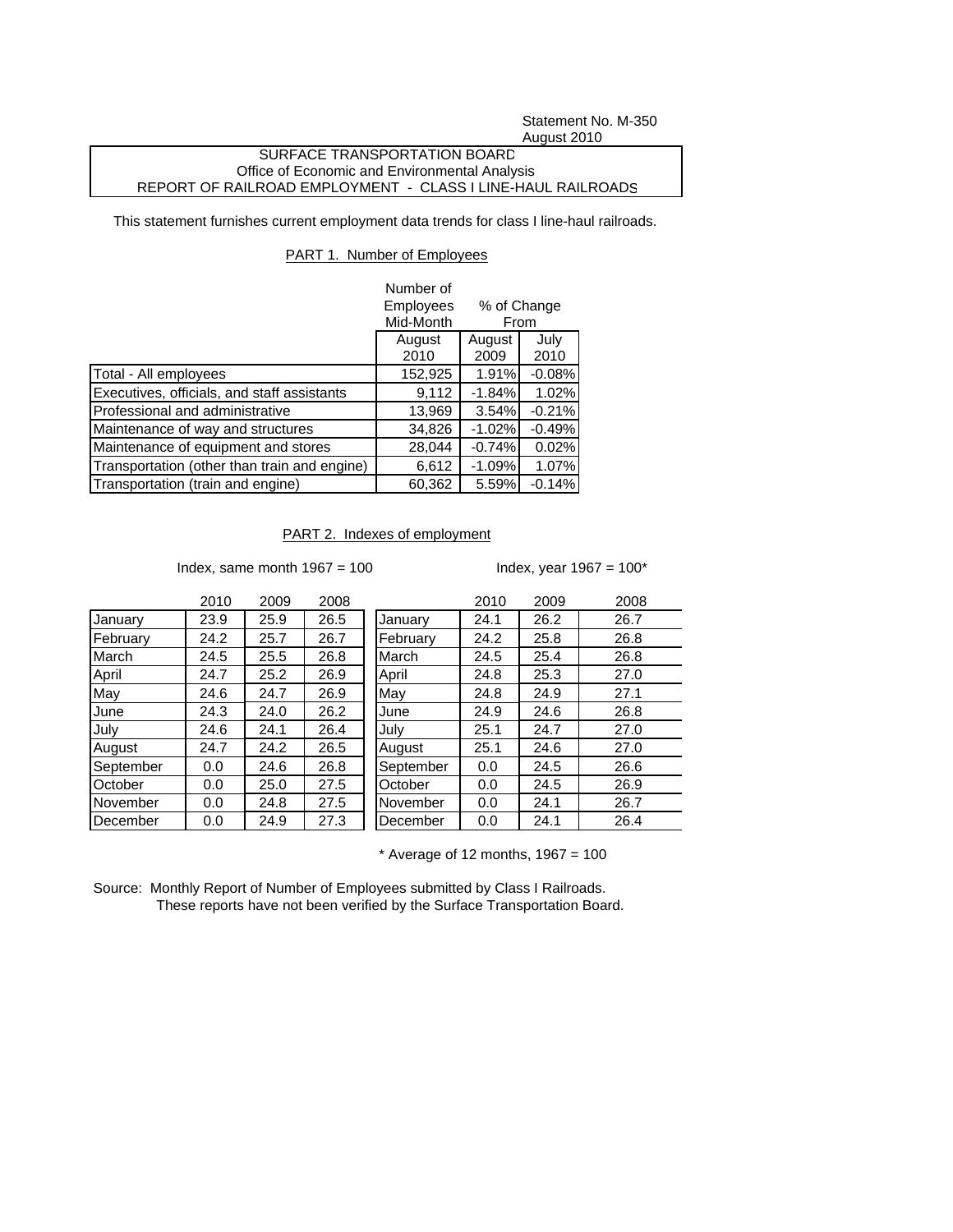| <b>CARRIER</b><br>August 2010   |        | L <sub>100</sub> | L200   | L300   | $L$ 400 | L <sub>500</sub> | L600   | TOTAL   |  |
|---------------------------------|--------|------------------|--------|--------|---------|------------------|--------|---------|--|
| <b>BNSF</b>                     | 130500 | 1,838            | 3,690  | 8,576  | 6,898   | 1,431            | 14.771 | 37,204  |  |
| <b>CSX</b>                      | 121500 | 1.170            | 3,270  | 6,146  | 4,901   | 1,767            | 11,005 | 28,259  |  |
| CN/GT Corp                      | 114900 | 361              | 494    | 1,893  | 795     | 400              | 2,346  | 6,289   |  |
| (Includes all CN US Operations) |        |                  |        |        |         |                  |        |         |  |
| <b>KCS</b>                      | 134500 | 287              | 345    | 454    | 365     | 83               | 1.206  | 2,740   |  |
| <b>NS</b>                       | 117100 | 1.820            | 2,685  | 6.006  | 5.448   | 1,389            | 10.787 | 28,135  |  |
| <b>SOO</b>                      | 137700 | 227              | 432    | 1.130  | 545     | 178              | 1.370  | 3,882   |  |
| UP                              | 139400 | 3,409            | 3,053  | 10.621 | 9.092   | 1.364            | 18.877 | 46,416  |  |
|                                 |        |                  |        |        |         |                  |        |         |  |
| <b>TOTAL</b>                    |        | 9,112            | 13.969 | 34.826 | 28.044  | 6,612            | 60.362 | 152.925 |  |
|                                 |        |                  |        |        |         |                  |        |         |  |
| <b>NRPC</b>                     | 103000 | 1.422            | 4.827  | 2.931  | 4.921   | 2.862            | 3.460  | 20.423  |  |

|                  | August        | August  | July          |           | % Change         |  |
|------------------|---------------|---------|---------------|-----------|------------------|--|
|                  | 2010          | 2009    | 2010          | Year      | Month            |  |
| L 100            | 9,112         | 9,283   | 9,020         | -1.84%    | 1.02%            |  |
| L200             | 13,969        | 13,491  | 13,999        | 3.54%     | $-0.21%$         |  |
| L 300            | 34,826        | 35,185  | 34,998        | $-1.02%$  | $-0.49%$         |  |
| $L$ 400          | 28,044        | 28,253  | 28,039        | $-0.74%$  | 0.02%            |  |
| L <sub>500</sub> | 6,612         | 6,685   | 6,542         | $-1.09\%$ | 1.07%            |  |
| L600             | 60,362        | 57,167  | 60,448        | 5.59%     | $-0.14%$         |  |
| <b>TOTAL</b>     | 152,925       | 150,064 | 153,046       | 1.91%     | $-0.08%$         |  |
|                  |               |         |               | Ratio     | Ratio            |  |
|                  | 1967          |         | 2010          |           | Corresp. Average |  |
|                  | <b>Months</b> |         | <b>Months</b> | Months    | Month            |  |
| January          | 614,766       |         | 146,890       | 23.9      | 24.1             |  |
| February         | 610,335       |         | 147,617       | 24.2      | 24.2             |  |
| March            | 608,751       |         | 149,240       | 24.5      | 24.5             |  |
| April            | 611,136       |         | 151,088       | 24.7      | 24.8             |  |
| May              | 613,824       |         | 150,915       | 24.6      | 24.8             |  |
| June             | 624,153       |         | 151,527       | 24.3      | 24.9             |  |
| July             | 623,096       |         | 153,046       | 24.6      | 25.1             |  |
| August           | 619,419       |         | 152,925       | 24.7      | 25.1             |  |
| September        | 606,714       |         | 0             | 0.0       | 0.0              |  |
| October          | 597,271       |         | 0             | 0.0       | 0.0              |  |
| November         | 593,568       |         | 0             | 0.0       | 0.0              |  |
| December         | 590,100       |         | $\mathbf 0$   | 0.0       | 0.0              |  |

Source: Monthly Report of Number of Employees submitted by Class I Railroads. These reports have not been verified by the Surface Transportation Board.